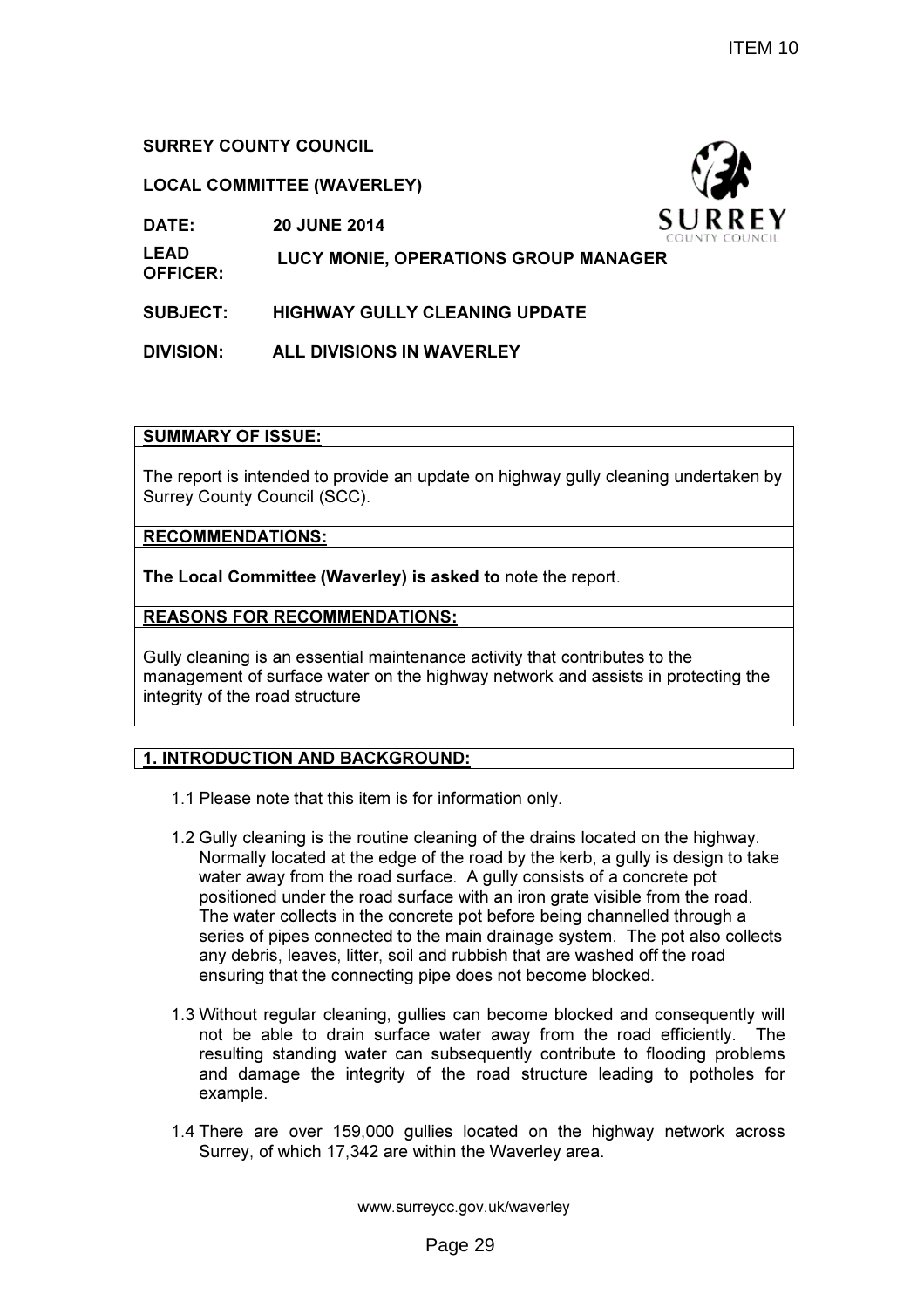- 1.5 .Surrey County Council undertakes a variety of routine cleaning and maintenance activities on the drainage system each year which includes the following;
	- Routine cleaning of gullies
	- Clearing of blocked drains using additional jetting vehicles
	- Cleaning out soakaways
	- Drainage asset data collection
	- Drainage system repairs
- 1.6 All of the routine and reactive drainage maintenance activities form part of the maintenance contracts awarded to May Gurney, now Kier. cleaning contract was delivered by May Gurney's sub-contractor ACL until mid June 2013 at which point the sub-contractor arrangement changed and routine cleaning activities are now delivered by Conway.
- 1.7 Data is collected during the routine gully cleaning cycle. When the gullies are cleaned, the record of the visit is electronically stored against the individual gully using a mobile device. This provides useful information on the date when the gully was cleaned, the silt levels at the point of cleaning (how full up the gully is) and if the gully is defective or blocked. This information is then used to determine whether any further maintenance action requires programming.
- 1.8 In terms of wider access to gully data, the public on line web reporting facility will display individual gullies in a map based format, against which issues such as blockages can be reported. Information on the gully cleaning schedule is also most easily accessed via the SCC website where it is possible to search for details on what month a specific road will be cleaned: http://www.surreycc.gov.uk/roads-and-transport/road-maintenance-andcleaning/drainage-and-flooding/drain-cleaning
- 1.9 To ensure the programme of gully cleaning is efficient it is good practice to use the recorded silt levels when determining the frequency of cleaning. For example if a gully is more prone to becoming full of silt and therefore working less effectively then it will be programmed for more frequent cleaning. Based upon analysis of historic silt level data we have now implemented an optimised gully cleaning programme. This means that some gullies are cleaned more than once a year and others are cleaned less than once a year. The programme is designed such that main roads, as defined by the Surrey Priority Network classification, do not contain more than 50% silt and other roads do not contain more than 75% silt at any time.
- 1.10 Emptying the gullies of silt obviously generates waste. On average we remove over 180 tonnes of silt from our gullies each month. The silt is transferred to a centre, currently in Dartford, where the waste is recycled. For example, Aggregates are used in concrete and asphalt production, and organic material is used for composting, etc.
- 1.11 Where a gully cannot be cleaned at the first visit it will most likely be due to one of the following reasons; it is found to be blocked, there are parked cars preventing access, or the gully lid is jammed or broken. Approximately 3% of all gullies visited are found to be blocked and 1% are found to have a jammed or broken lid. Across Waverley, during the 2013/14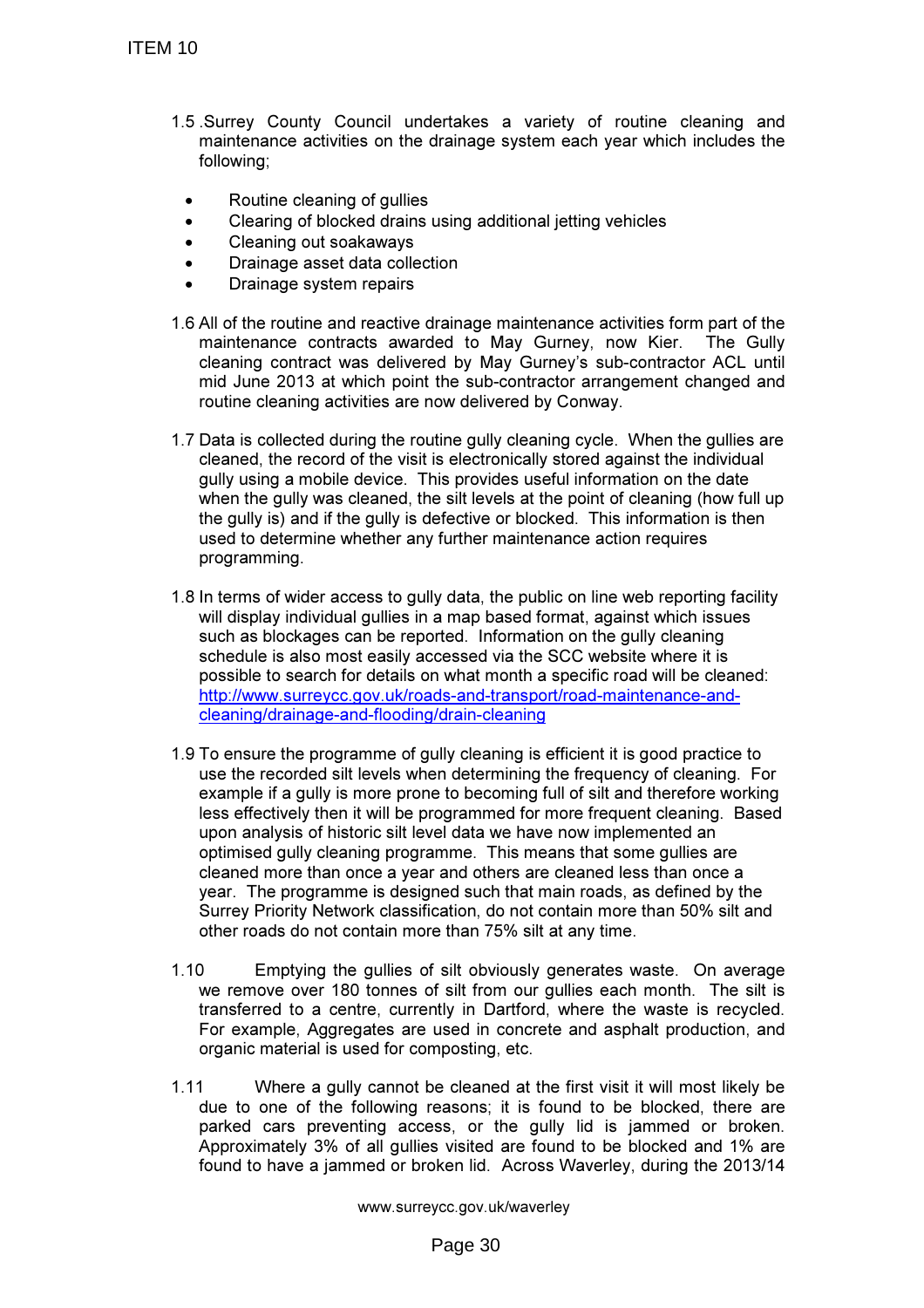cleaning cycle, 2% (347 no.) gullies were found to be blocked and 0.8% (137) were found to have a jammed or broken lid.

1.12 Over 80% of the blocked gullies are cleared by additional jetting carried out within a month of the first visit. Where necessary the vehicles also use root cutting equipment to clear blocked connections. The remainder require further investigation that will most likely involve excavation and pipe repair via the minor works programme. During 2013/14, a total of 341 drainage investigations and repairs were progressed as part of this process. 68 of this total were in the Waverley area. Jammed and broken gully lids are also progressed via the minor works programme on a three monthly programme cycle.

## 2. ANALYSIS:

2.1 Not applicable

#### 3. OPTIONS:

3.1 Not applicable

## 4. CONSULTATIONS:

4.1 Not applicable

#### **5. FINANCIAL AND VALUE FOR MONEY IMPLICATIONS:**

5.1 Not applicable

## 6. EQUALITIES AND DIVERSITY IMPLICATIONS:

6.1 Not applicable

#### 7. LOCALISM:

7.1 Not applicable

## 8. OTHER IMPLICATIONS:

| Area assessed:                            | <b>Direct Implications:</b>         |
|-------------------------------------------|-------------------------------------|
| <b>Crime and Disorder</b>                 | No significant implications arising |
|                                           | from this report                    |
| <b>Sustainability (including Climate)</b> | No significant implications arising |
| <b>Change and Carbon Emissions)</b>       | from this report                    |
| <b>Corporate Parenting/Looked After</b>   | No significant implications arising |
| Children                                  | from this report                    |
| Safeguarding responsibilities for         | No significant implications arising |
| vulnerable children and adults            | from this report                    |
| <b>Public Health</b>                      | No significant implications arising |
|                                           | from this report                    |

## 9. CONCLUSION AND RECOMMENDATIONS: